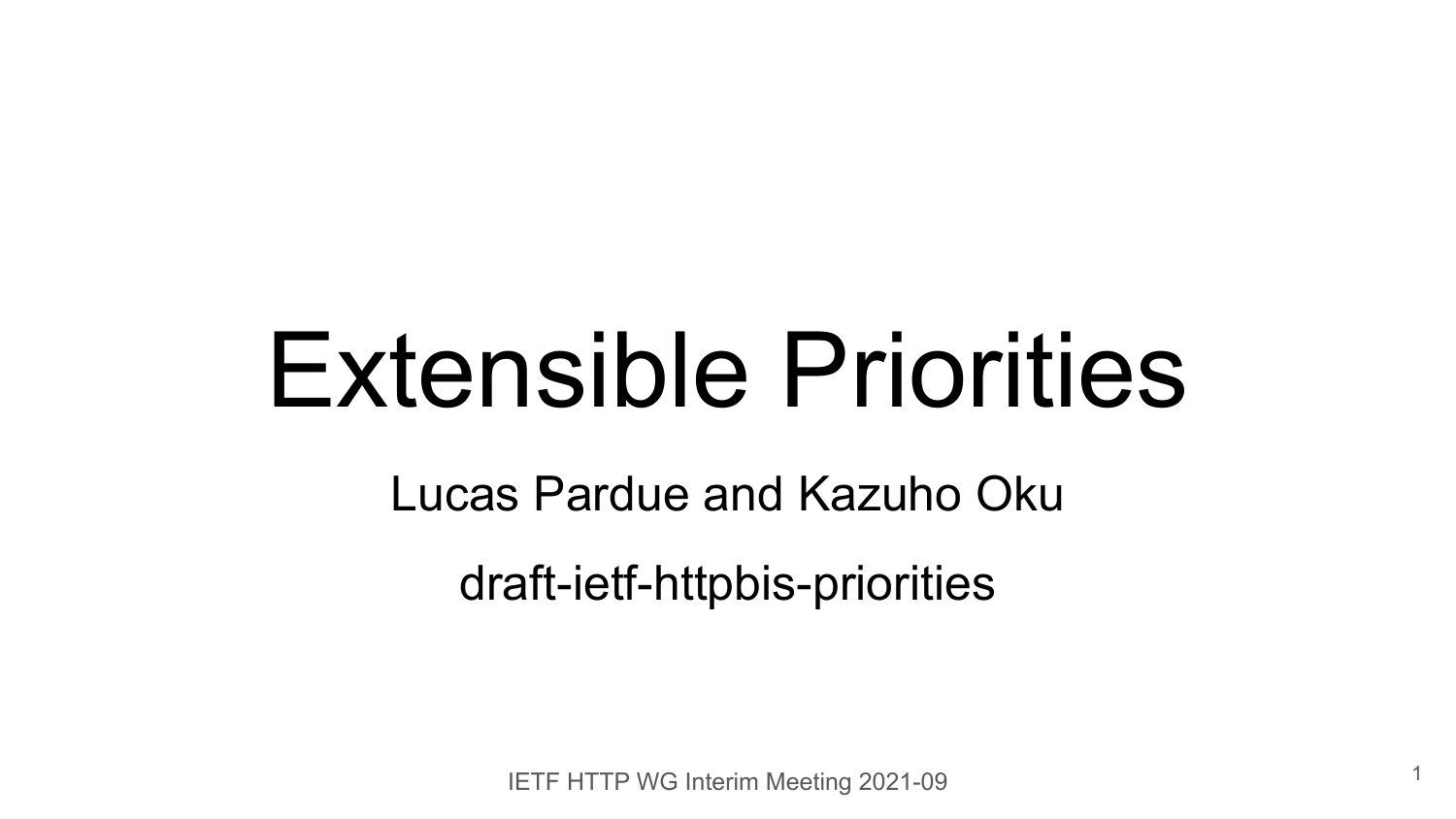### **Status**

- draft-ietf-httpbis-priority-05 published 2020-09-24
- Editorial changes
	- Mainly accommodating RFC 7540bis
- One issues raised as a spin-off from review
- This is the only remaining open issue
	- Next slide
- WGLC now?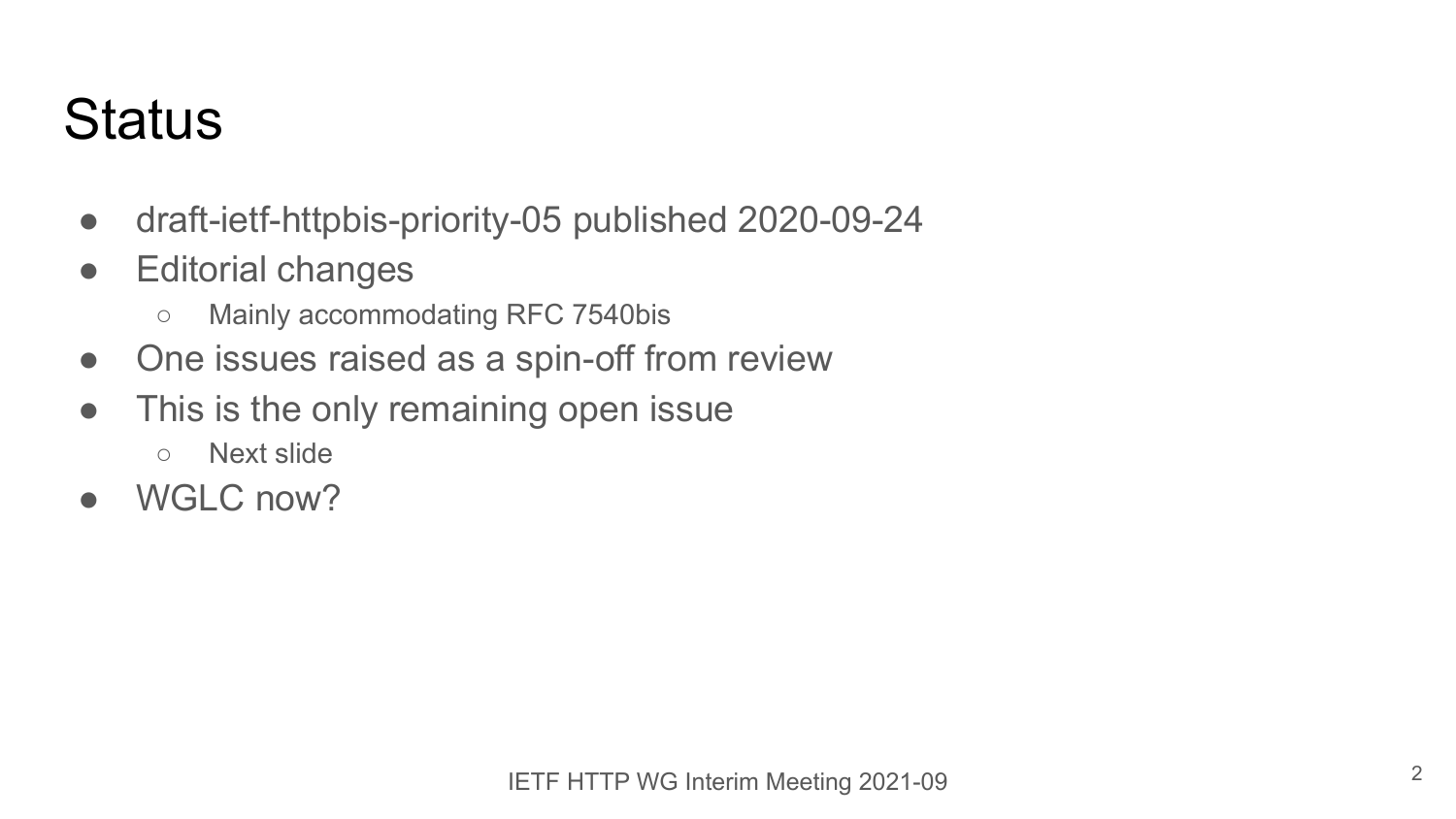## When SETTING deprecate H2 priority, is extensible priority mandatory?

<https://github.com/httpwg/http-extensions/issues/1679>

- HTTP/3 has no signals, so if you want to use Extensible priorities just use them
- HTTP/2 has signals (in HEADERS or PRIORITY frames)
- Extensible priorities can be used at the same time at HTTP/2 signals, no wire breakages. But it might be confusing.
- If a client wants to use extensible priorities instead, an optimization is to tell the server
- If a server would ignore HTTP/2 signal, an optimization is to tell the client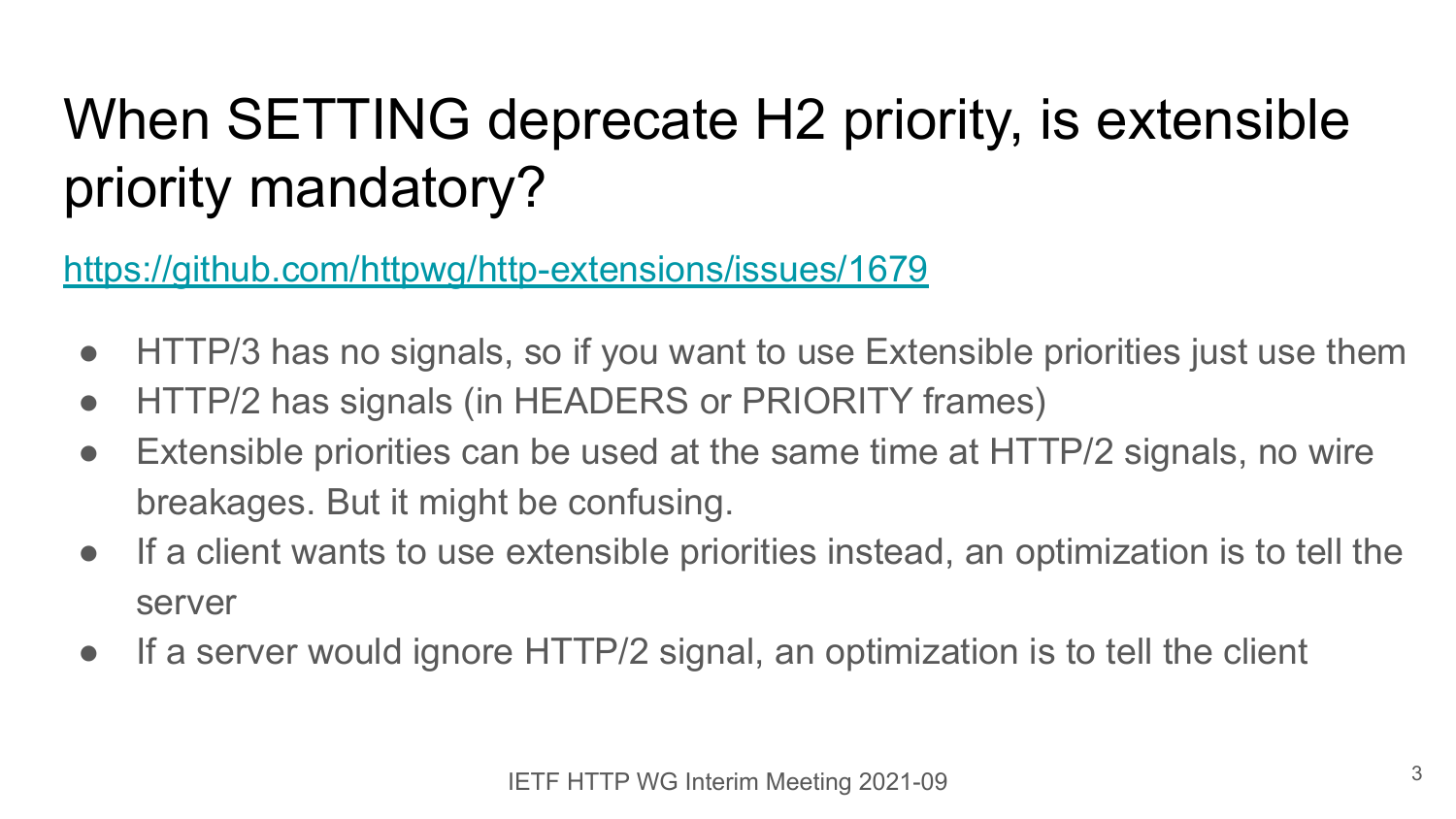#### Disabling RFC 7540 Priorities in HTTP/2 connections

SETTINGS DEPRECATE RFC7540 PRIORITIES (same -04 but new name)

Allows client and server to indicate they won't use RFC 7540 stream priorities

If you want to do this, MUST send it at the start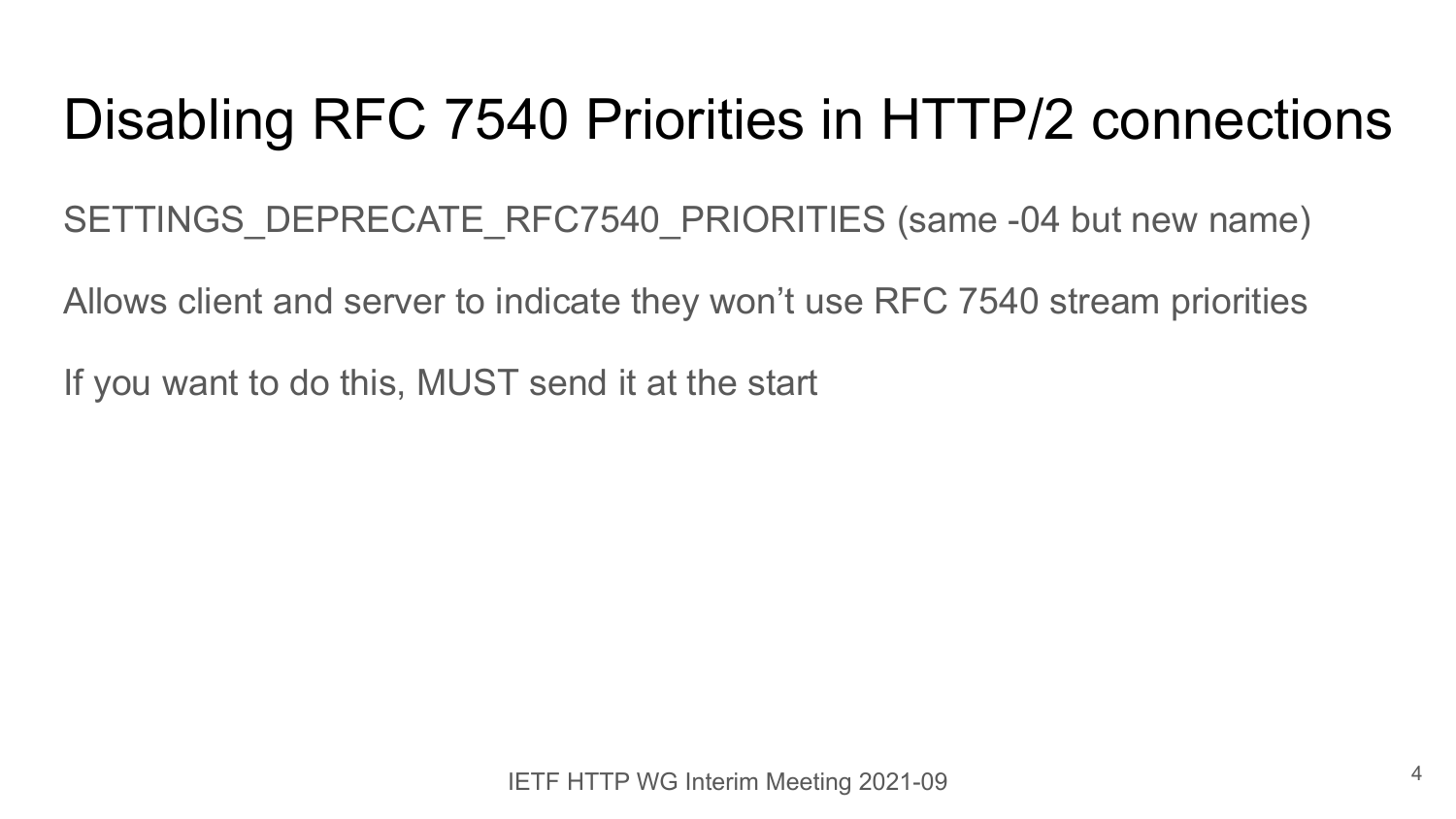#### The issue at hand

Do you **have** to use Extensible priorities?

Ambigous text

*"This prioritization scheme and its signals can act as a substitute for RFC 7540 stream priority."*

*"The SETTINGS\_DEPRECATE\_RFC7540\_PRIORITIES setting is defined by this document in order to allow endpoints to explicitly opt out of using HTTP/2 priority signals (see [Section 5.3.2](https://datatracker.ietf.org/doc/html/draft-ietf-httpbis-http2bis-04#section-5.3.2) of [\[HTTP2](https://www.ietf.org/archive/id/draft-ietf-httpbis-priority-05.html#HTTP2)]). Endpoints are expected to use an alternative, such as the scheme defined in this specification."*

*"Where both endpoints disable RFC 7540 stream priority, the client is expected to send this scheme's priority signal. Handling of omitted signals is described in [Section 4.](https://www.ietf.org/archive/id/draft-ietf-httpbis-priority-05.html#parameters)"*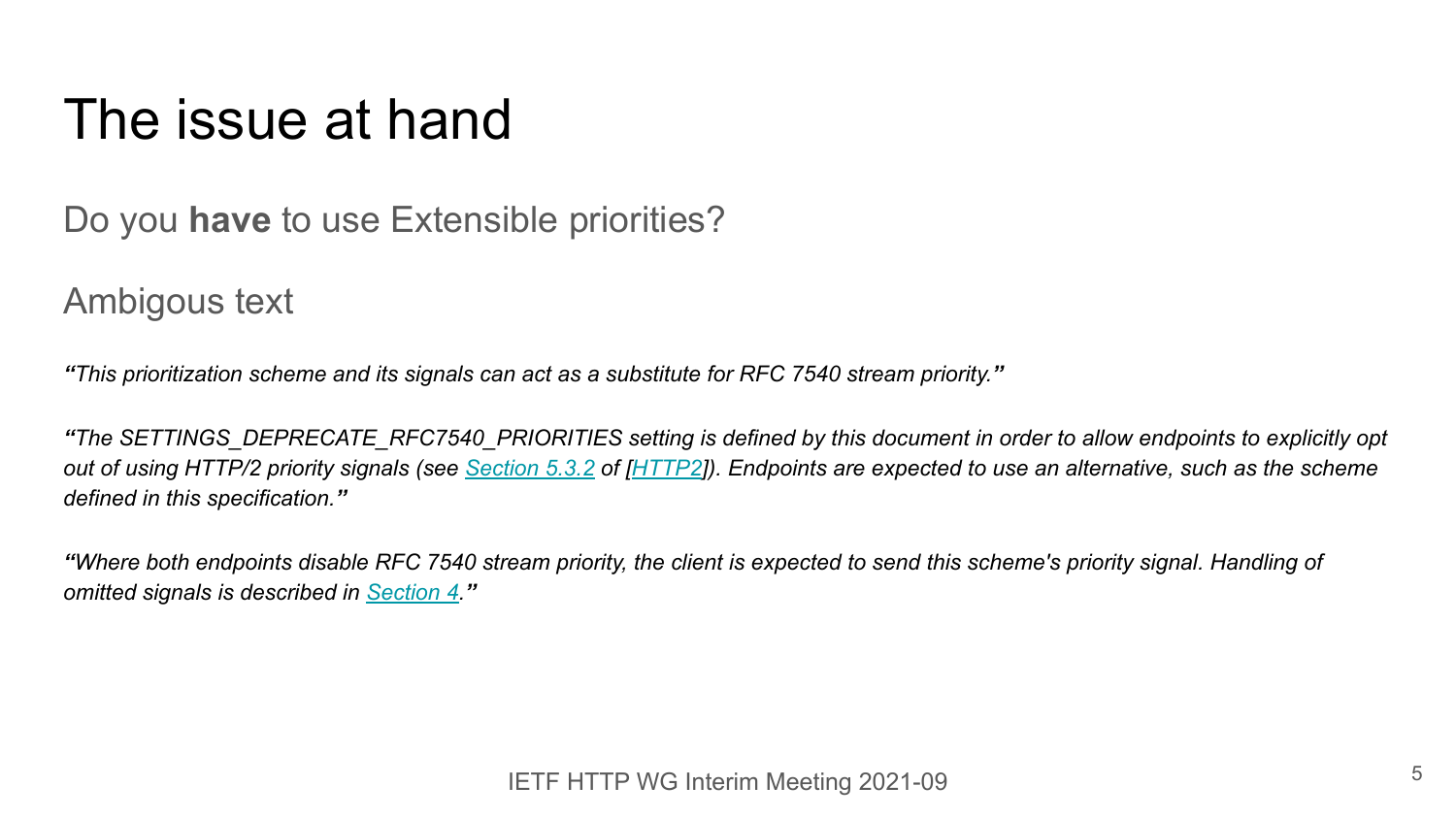

#### It's not just words. Action expresses priorities.

— Mahatma Gandhi —

#### **AZ QUOTES**

IETF HTTP WG Interim Meeting 2021-09 <sup>6</sup>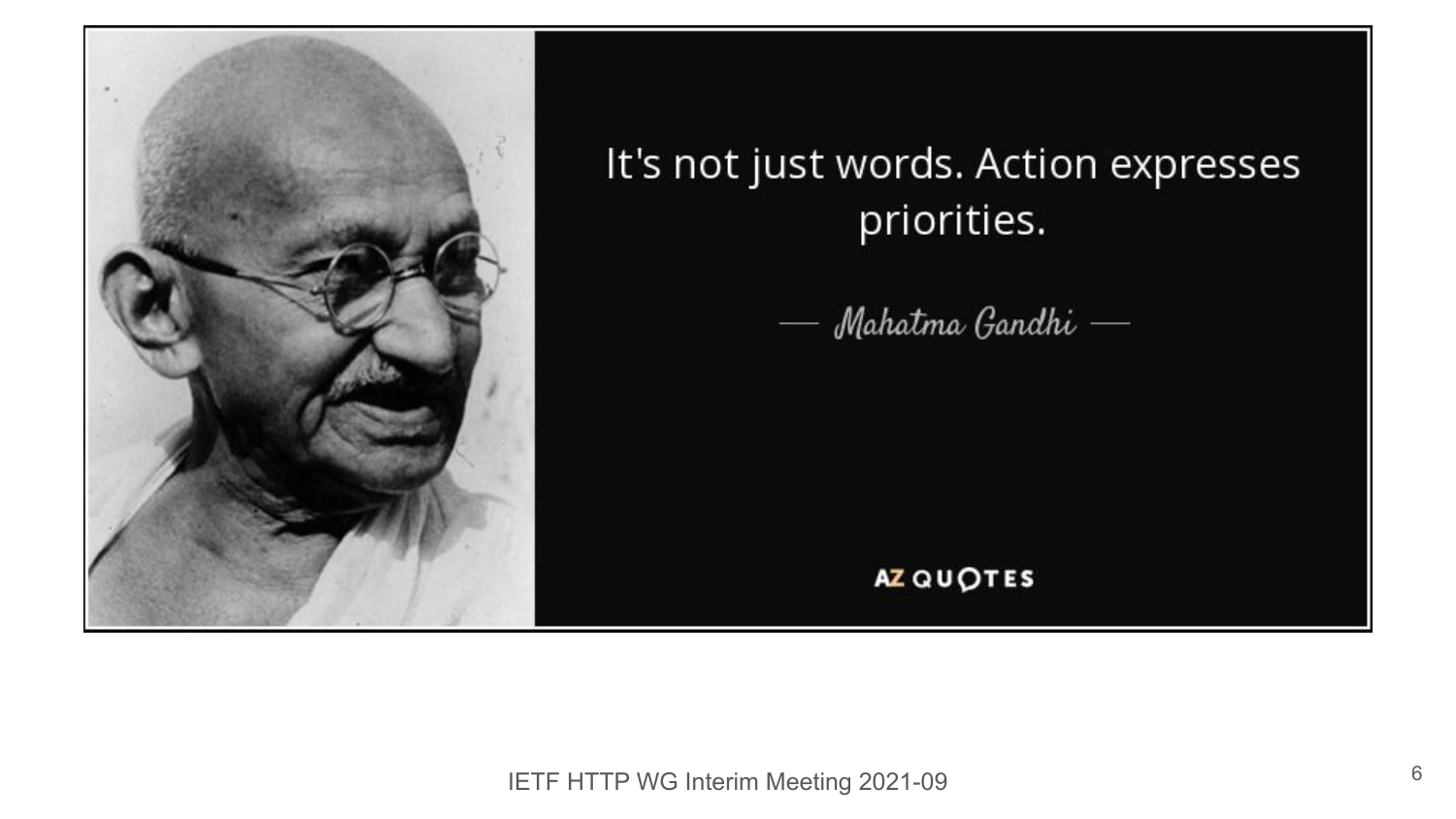

don't require that extensible priorities is used <https://github.com/httpwg/http-extensions/pull/1705>

Editorial change to decouple the SETTING that allows *any* alternative, from the new alternative that *can* be used

Is this fine (modulo nits)?

Merge and ship?